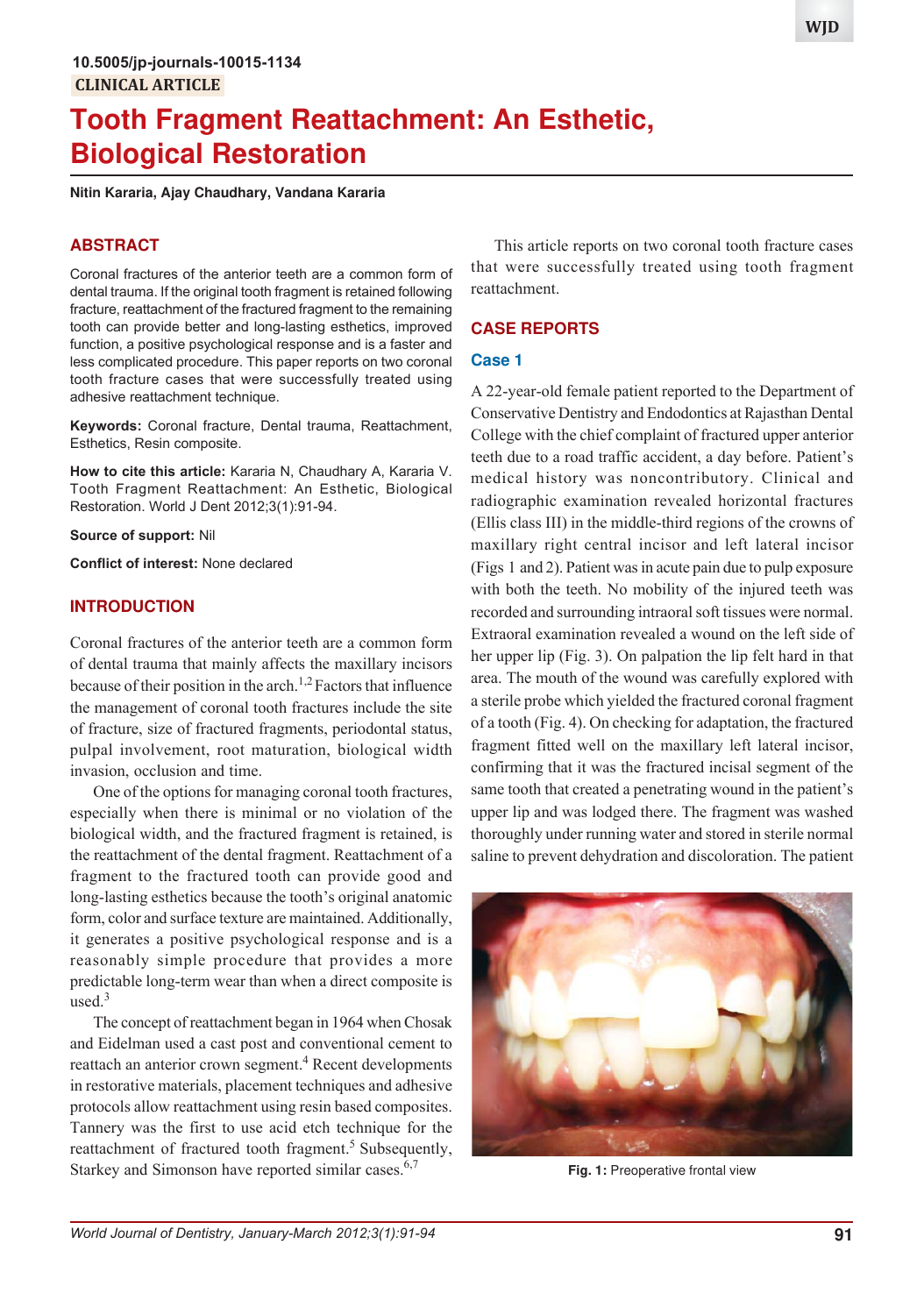

**Fig. 2:** Preoperative radiograph



**Fig. 5:** Postoperative frontal view



**Fig. 3:** Upper lip with lacerated wound



**Fig. 6:** Postoperative radiograph



**Fig. 4:** Fractured coronal tooth fragment

expressed the desire to maintain teeth and restore them. It was planned to reattach the fractured fragment to the remaining tooth and patient's consent was obtained. Root canal treatment was carried out with both the fractured incisors. In the left lateral incisor the gutta-percha points



Fig. 7: Frontal view (4 months follow-up)

were removed to the level of cement enamel junction and the canal orifice was sealed with glass ionomer cement. The tooth's fractured surface was then etched with 37% orthophosphoric acid, rinsed, blot dried with paper points and bonding agent (Prime and Bond NT, Dentsply) was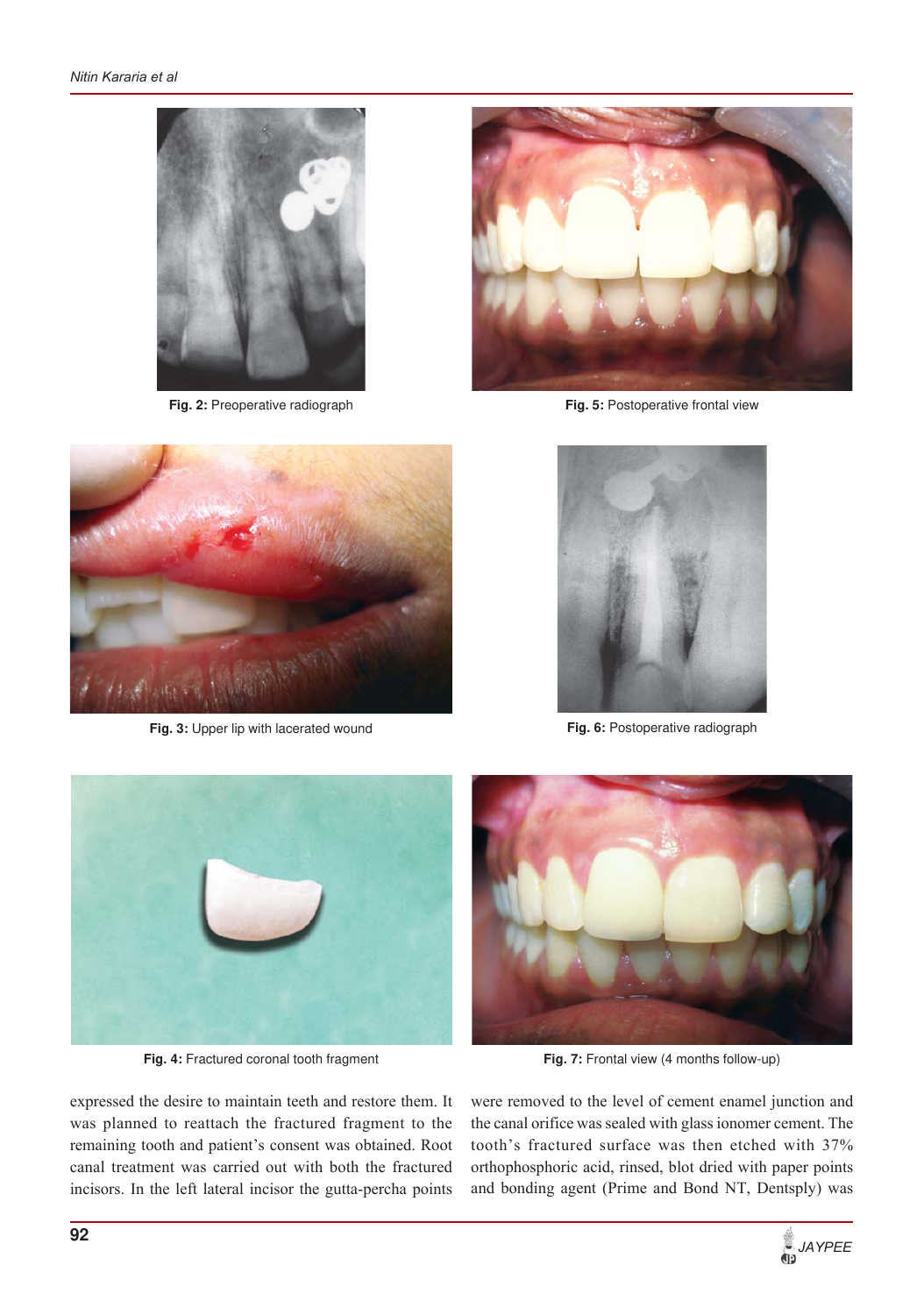



**Fig. 8:** Frontal view (12 months follow-up) **Fig. 9:** Preoperative frontal view

applied. Small grooves were prepared in the inner portion of fractured coronal fragment and its inside was etched, rinsed and bonded. Subsequently, flowable composite (Grandio Flow, Voco) was used to fill the access cavity in the tooth and the prepared grooves into the coronal fragment. The fragment was carefully seated on the remaining tooth and light cured. During curing firm and stable finger pressure was applied to the coronal fragment to closely appose it to the tooth. After curing, excess composite was removed with a diamond finishing bur. Afterward final polishing was done with Enhance (Dentsply) (Figs 5 and 6). Follow-up examinations were carried out at 4 months and 1 year intervals, during which tooth remained normal in esthetics and function (Figs 7 and 8). Maxillary right central incisor was restored with post and core followed by metal ceramic crown.

# **Case 2**

A 32-year-old female reported with uncomplicated crown fracture in the middle-third of maxillary left lateral incisor due to a fall in the bathroom (Fig. 9). The fractured tooth fragment was recovered from her and stored in sterile normal saline (Fig. 10). Upon examination the treatment plan of choice was to reattach the coronal fragment to the remaining tooth. Patient's consent was obtained and endodontic therapy was carried out in the remaining tooth. Subsequently, the coronal tooth fragment was reattached to the remaining tooth using the same procedure like that followed in case 1 (Figs 11 and 12). Follow-up examinations were carried out at 20 months interval (Fig. 13). The tooth remained normal in esthetics and function.

# **DISCUSSION**

The remarkable advancement of adhesive systems and resin composites has made reattachment of tooth fragments a procedure that is no longer a provisional restoration, but rather a restorative treatment offering a favorable prognosis.





**Fig. 10:** Fractured tooth fragment—facial view



**Fig. 11:** Postoperative frontal view

However, this technique can be used only when the intact tooth fragment is available. $8$ 

In the present cases, an ultraconservative approach was adopted and the fractured fragments were reattached without the use of post for retention, unlike many previously reported cases.<sup>9,10</sup> In both the cases excellent long-term results were